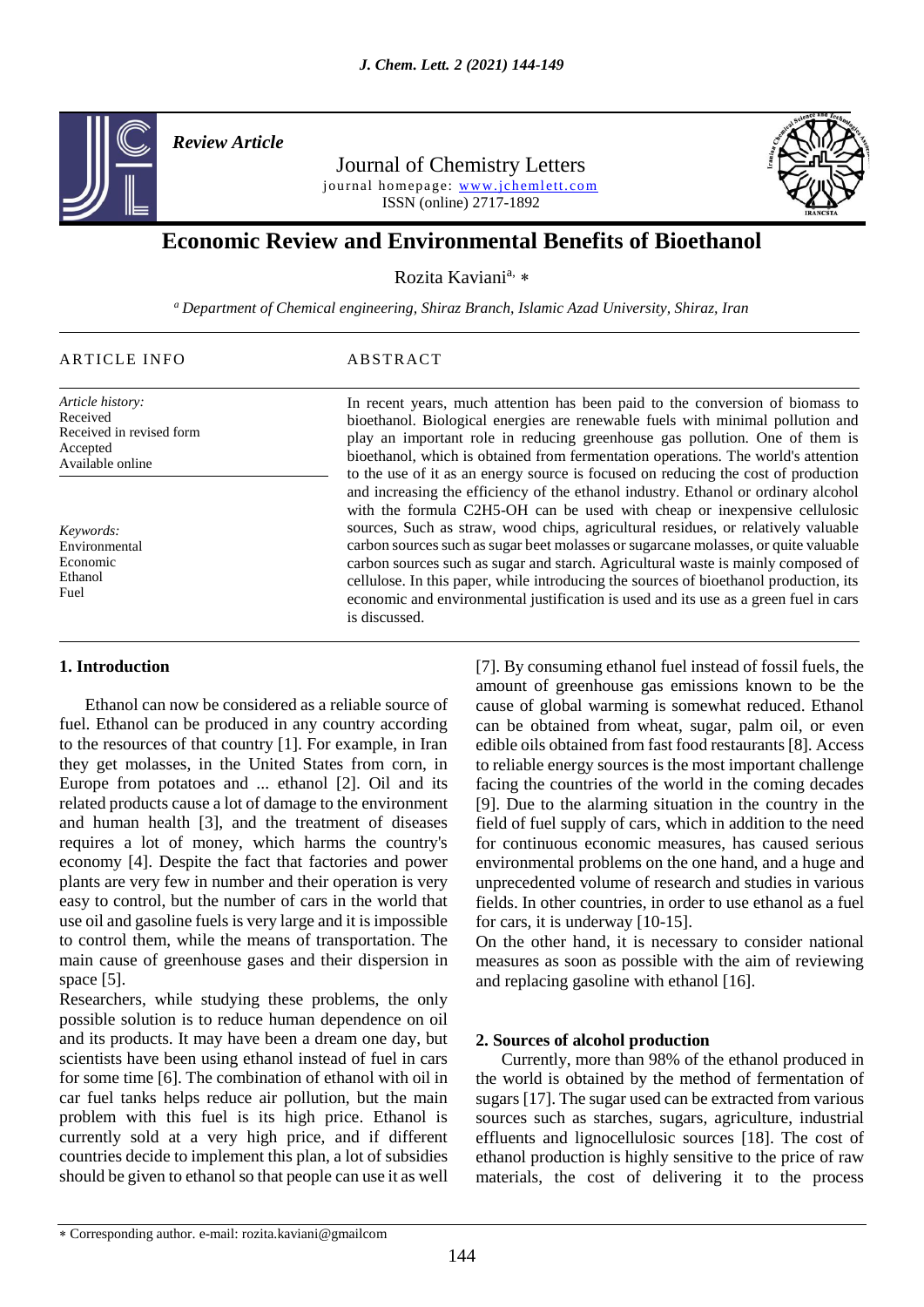department, as well as the composition of the raw materials [19]. Therefore, the success of ethanol production and its competition with gasoline can depend on the geographical location of the region, type of climate, production method, properties of agricultural products and the type of waste [20]. A system based on low cost of raw materials, easy access to raw materials and use of by-products may be economically justified [21-23].

## **2-1. Cellulose Sources**

 With the advancement of technology, there is a global potential for the use of lignocellulosic materials and their conversion to alcohol through fermentation. Mass production of cellulosic materials from various carbohydrates is common all over the world, and much research is being done on the industrialization of lignocellulosic materials and their conversion to ethanol. Of course, the technical and economic problems in the field of hydrolysis to its constituent monosaccharides have a great impact on the feasibility of ethanol production [24].

In order to be economical and effective on an industrial scale, special considerations such as comprehensive process development, product segregation, and recovery use of by-products must be considered. The crystalline and viscous nature of cellulose and its resistance to various methods of hydrolysis and production of fermentable sugars has become the focus of research and development for the economical production of ethanol from cellulosic materials [25-29].

## **2-2. Agricultural Derivatives**

 The amount of waste production and waste of agricultural products in the world is very high and due to their composition, it has become a suitable source [30]. The return of these wastes to the soil paves the way for increasing fertility, controlling erosion, releasing the required materials for the soil and stabilizing its structure [31]. The seasonality of these products and their dispersion increase costs [32]. One of the major sources of cellulosic material in developed countries is household waste [33]. In 1980, the daily production of this waste in the United States was  $28 \times 1.5$  tons, of which 58% was cellulose. In the United States and Canada, it is possible to produce ethanol from municipal solid waste on a commercial scale [34].

1- Environmental benefits of using ethanol

1. Reducing CO2 emissions: CO2 from gasoline or any other fuel enters the atmosphere and this gas intensifies the greenhouse effect, while CO2 from bioethanol fuel and produced in the fermentation process by plants

planted to produce ethanol will be absorbed and this is a great advantage for using bioethanol as a fuel that is not found even in clean fuels such as natural gas (Figure 1).

2. Reduction of CO and CH emissions: 10-E, 5-E and 7- E fuels have been shown to reduce CO by 4-15% and CH by 2-7%.

3. Reduced particulate matter (PM10) emissions: Suspended particles less than 10 mm in diameter that accumulate in the air sacs of six people and cause damage to the respiratory system and cancer. In ethanolcontaining fuels, the emission of suspended particles is reduced by about 10%.

4. Sulfur oxides (SOX): If bioethanol is used as a pure fuel, it has no sulfur, so we have no acid, and less SOX is produced in ethanol-containing fuels.

5. Nitrogen oxides (NOX): This factor increases up to 10% in ethanol-containing fuels. As the amount of ethanol in gasoline increases, the amount of NOX decreases. By adjusting the engine and combustion temperature, this factor can be kept at the desired level.

6. Aromatics: Ethanol does not contain any aromatics. Lead-free gasolines, on the other hand, are 45% aromatic.

7. Aldehydes: The amount of acetaldehyde in ethanolcontaining fuels increases. This factor can be eliminated by using a catalytic converter.

8. Increase in octane number: Table (1) shows this.

9. Alcohol safety: Ethanol is safer than gasoline, ignites later, burns more easily against a flame, and produces less smoke than gasoline.

Table 1. The effect of adding ethanol on increasing octane number [35].

| The rate of |       | Ethanol    | <b>Basic</b> |
|-------------|-------|------------|--------------|
| increase in | Octan | volume     | gasoline     |
| octane      | No.   | percentage | octane       |
| number      |       | added      | number       |

## **3. Economic justification for using bioethanol**

 A study of the trend of gasoline replacement by ethanol in the world shows that while in 1975, world production of ethanol as a fuel was almost zero, in 2003 this amount reached about 30 billion liters. The largest increase was in the United States and the lowest in Europe. Europe has not shown much interest in replacing gasoline with alcohol due to its economic policies, but in recent years it has tried hard to make up for its delay and neglect. Also, it has begun to develop ethanol production as rapidly as possible.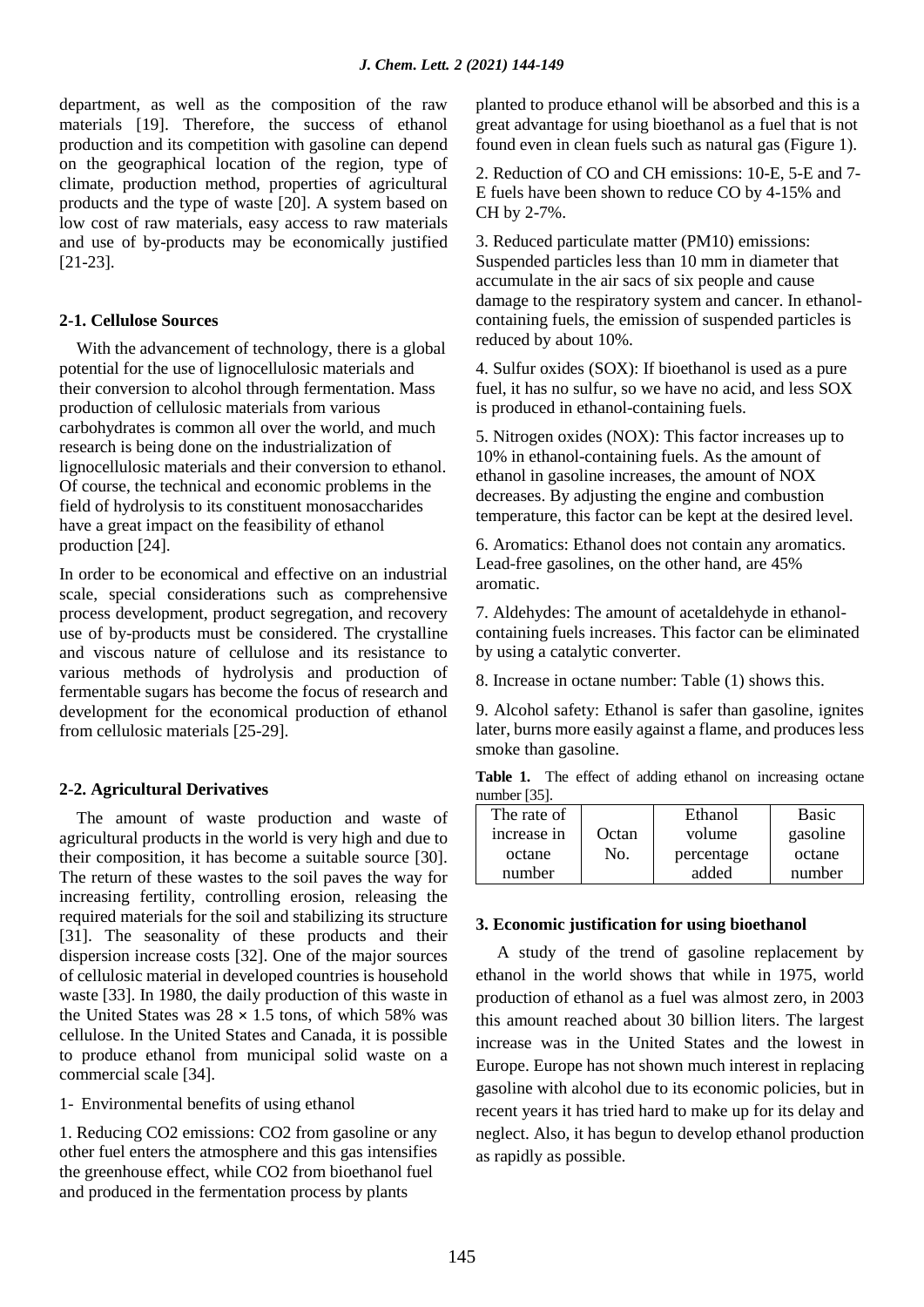The former US president, in one of his speeches, emphasized the cessation of oil imports from the Middle East region until 2020 and the production of bioethanol as an alternative, while the former British Prime Minister before the summit of the eight industrialized countries in Moscow in July 2006, energy has been declared the most important challenge facing this country [36].

The United States and Brazil are the largest producers of ethanol in the world. The United States alone currently produces about 19 billion liters a year, and Brazil alone more than 12 billion liters. Europe with about 500 million liters and Asia with 400 million liters are in the next categories. Most of the ethanol produced in the United States is currently based on corn, but the country's main program is the production of ethanol from cellulosic material. It helped two major industrial enzyme companies, Novozyme and Genencore, to improve the performance of industrial cellulose-digesting enzymes. Iogen Canada also received \$ 21.1 million from the Government of Canada, \$ 46 million from Shell and \$24.7 million from Petro Canada to cover research costs for ethanol production from cellulose.

In Canada alone, which is preparing to become the world's largest exporter of ethanol, the cellulose ethanol market is projected to reach more than \$ 10 billion by 2012.

There are currently 110 alcohol factories in the United States, 15 of which produce more than 200 million liters of alcohol per year. Another 30 plants are under construction with a production of 6.7 billion liters of ethanol. The country is already ahead of its national ethanol production plan, because while it was expected to reach an annual production of 7.5 billion gallons of ethanol by 2012, ethanol production is now approaching that level [37].

The expansion of ethanol production is expected to create about 240,000 new jobs, with a nearly \$ 43 billion increase in household incomes. There are now more than 5 million E85-powered cars in the United States (fuel containing 85% alcohol and 15% gasoline), and the number of fuel stations in the country is 650, a threefold increase over 2004. Gives. General Motors and Ford have now launched cars that can use pure ethanol fuel [38-40]. In our country, there are over 39 alcohol factories that face many problems and often suffer from equipment wear and tear and all use molasses to produce alcohol. The oldest factory in Iran currently produces 6 million liters of alcohol per year, while the capacity of the newest, located near Ahvaz, is about 30 million liters per year. 76 million liters of gasoline per day in the country, of which 30 million liters are imported, Is another fact in the country [41].

In recent years, compared to last year, gasoline consumption has increased by about 1 million liters per day [42]. The highest increase is related to the city of Tehran with 400 thousand liters per day. One of the most important challenges that has now occupied the minds of men in government and parliament is how to provide the necessary costs to import this volume of gasoline in a sustainable and sustainable way. One of the solutions to many environmental problems and water pollution, soil and especially the air in the cities of the country, which is due to the density of cars, is the use of clean fuels such as ethanol [43].

Only water and carbon dioxide are the fuel of ethanol, and the compounds sulfur, nitrogen, lead, aromatic compounds, and other carcinogens will be largely removed from people's lives. Replacing even 5% of gasoline with ethanol, which is not a problem in current car engines, will reduce gasoline imports by 12.7%, while other countries have long-term plans to reduce their imports by even one percent. They run expensive. In addition, the favorable price of ethanol compared to gasoline should be considered [44-48].

Although the country's gas resources are considered as a substitute for gasoline, it is clear that the economic justification for this is acceptable only in special circumstances, and in addition, pollution from the consumption of natural gas or CNG is estimated even more than gasoline [49].

In any case, it is necessary to start a national program in Iran to study the effects of gasoline replacement by bioethane and in line with research from other countries, in order to answer the following questions in the first place with accurate expertise:

1- The effects of this alternative on the domestic market and its economic justification [50].

2- Technological needs including necessary changes, albeit minor, in internal combustion engines, refueling stations, storage and transportation of bioethanol [51].

3- The positive effects of the environment, abandoning gasoline consumption and turning to ethanol [52].

4- Study of the country's carbon resources (including cellulose sources, molasses, starch and whey) and conversion technologies of each and the required amounts of carbon sources [53].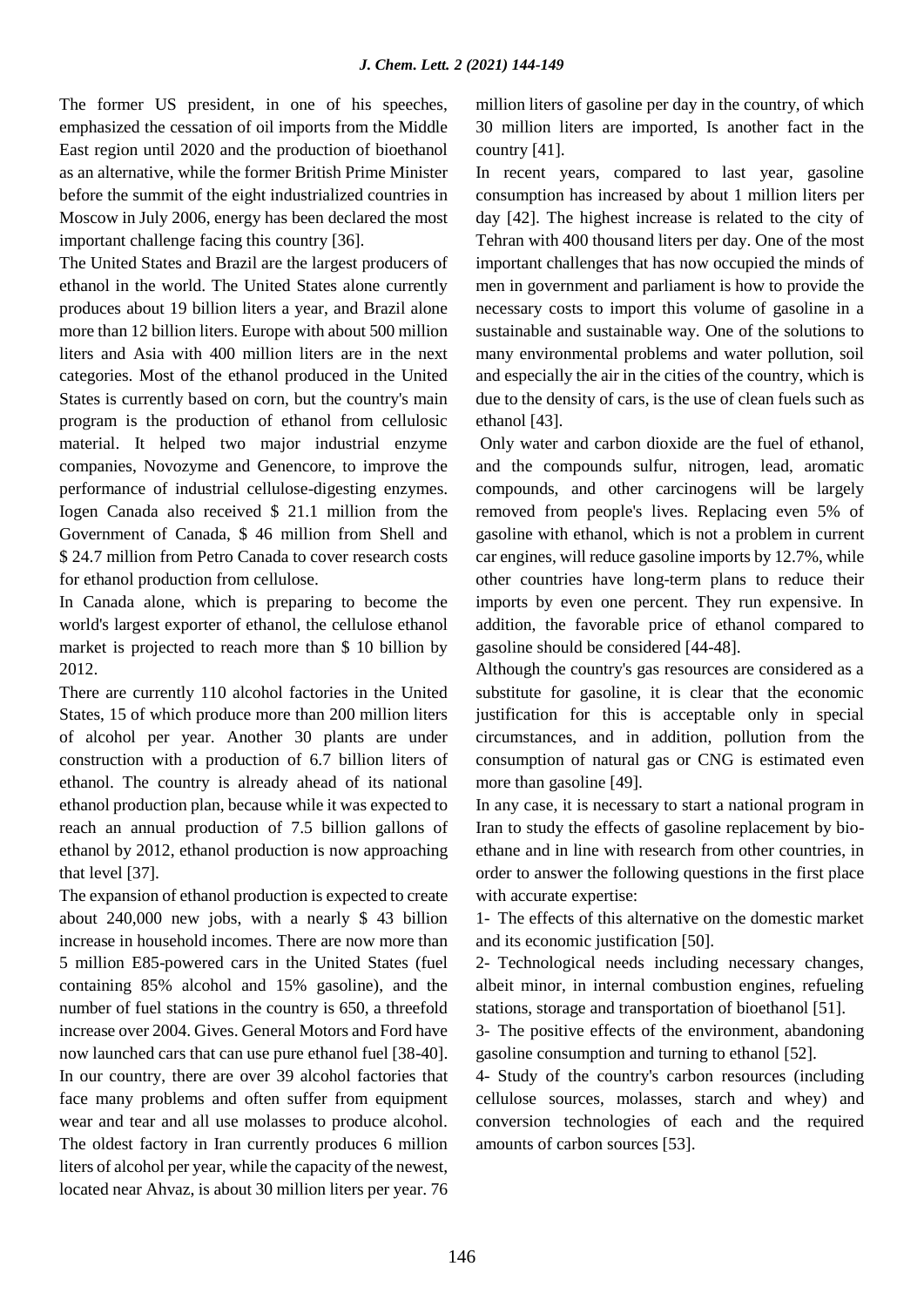5- Study of job creation, creation and development of bioethanol industry, how to allocate public and private financial resources, and its social effects [54].

6- Investigating the international economic-political effects of gasoline substitution by bioethanol in the world, region and country. It should not be overlooked that the country's ethanol production industries are among the oldest and only need to pay enough attention to their product, whose real value the world is rediscovering. Developing a national ethanol program and harnessing the scientific potential of domestic research organizations and universities is the only way to help us achieve this clean renewable energy source [55].

| Fuel consumption containing a           | <b>Brazil</b>    |
|-----------------------------------------|------------------|
| mixture of 25% ethanol, tax             |                  |
| deduction                               |                  |
| Fuels containing 5% ethanol in the      | <b>Argentina</b> |
| next 5 years                            |                  |
| Forcing 10% ethanol in fuel             | <b>Thailand</b>  |
| consumption in Bangkok                  |                  |
| All gasoline fuels must contain 5%      | India            |
| ethanol                                 |                  |
| Optionally, fuels will contain up to    | <b>Australia</b> |
| 10% ethanol                             |                  |
| A subsidy of 36 cents per liter of      | <b>United</b>    |
| ethanol is paid                         | <b>Kingdom</b>   |
| In 2010, $5.75\%$ of the fuel (in terms | <b>European</b>  |
| of energy) should be ethanol            | <b>Union</b>     |
| It has been subsidizing ethanol         | Canada           |
| production since 1992                   |                  |

**Table 2.** World Ethanol Programs [54].

#### **4. Discussion and Conclusion**

 Ethanol-burning cars reduce the impact on the car engine and increase energy efficiency. Pure ethanol has an octane number of 113, which after mixing with gasoline can provide the required octane number of unleaded gasoline and allows more compression of internal combustion engines. Ethanol is also a moisture absorber and prevents gasoline from cooling too much in winter and eliminates the need for expensive and sometimes harmful fuel additives. In addition, ethanol has cleansing properties, making engine operation easier and smoother, and facilitating and cleaning fuel injection. Ethanol is not known as a toxic substance and its inhalation is not dangerous. Its flammability is much lower than gasoline, and its storage, transport and transportation are much safer than gasoline. Ethanol itself is a completely clean fuel, thus reducing all gasoline pollutants in proportion to the percentage it is mixed with. Regarding the reduction of gases affecting the ozone

layer and the Earth's atmosphere, in estimating the benefits of this economic and industrial development, it can be said that reducing environmental damage and greenhouse gas emissions, preventing global warming and employment are among the main achievements of this project. In addition, he will not leave the country for the implementation of this currency plan. In addition, in our country, Iran, due to the potential sources of raw materials for the production of ethanol from sugarcane and beet molasses, starchy materials such as corn, wheat and linculose such as wood waste, agricultural waste, recycled paper from waste, etc. can be provided and according to the capacity of ethanol producing factories at present, and to begin with, it is possible to plan on the production of 60 million liters of pure ethanol per year for use in the transportation sector. It is obvious that in case of creating suitable conditions and encouraging investors in this sector, considering the abundance and variety of raw materials for ethanol production in the country, the operation of ethanol factories under construction and completion of production will increase to the desired level.

#### **References**

- [1] A. Ahmadpour, A. Haghighiasl, and N. Fallah. Investigation of spent caustic wastewater treatment through response surface methodology and artificial neural network in a photocatalytic reactor. *Iranian Journal of Chemical Engineering (IJChE)* 15.1 (2018) 46-72.
- [2] A. Bozorgian, and M. Ghazinezhad, A case study on causes of scale formation-induced damage in boiler tubes. *J. Biochem. Tech*, 2, (2018) 149-153.
- [3] .A. Haghighiasl A. Ahmadpour,, and N. Fallah. "Photocatalytic treatment of spent caustic wastewater in petrochemical industries." Advances in Environmental Technology 2.3 (2017): 153-168.
- [4] A. Bozorgian, Provide an Approach to Reduce Computations in Power System Stability, *Journal of Engineering in Industrial Research*, 3 (2022), 25-33.
- [5] E Parandi, M. Safaripour, M. H.Abdellattif, M. Saidi, A. Bozorgian, Biodiesel production from waste cooking oil using a novel biocatalyst of lipase enzyme immobilized magnetic nanocomposite. *Fuel* 313 (2022) 123057.
- [6] A. Bozorgian, Investigation and Possibility of Applying Gas Injection Method to Increase Pressure in Well A in one of the South Iranian Oil Fields, *International Journal of New Chemistry*, 9 (2022), 1-13.
- [7] A. Samimi, A. Bozorgian, M. Samimi, An Analysis of Risk Management in Financial Markets and Its Effects, *Journal of Engineering in Industrial Research,* 3 (2022), 1-7
- [8] A. Bozorgian, Exergy Analysis for Evaluation of Energy Consumptions in Hydrocarbon Plants, *International Journal of New Chemistry*, 8 (2021), 329-344.
- [9] S. Rezaniaa, S. Mahdinia, B. Oryani, J. Cho, EE. Kwon, A. Bozorgian, H. Rashidi Nodeh, N. Darajeh, and K. Mehranzamir. Biodiesel production from wild mustard (Sinapis Arvensis) seed oil using a novel heterogeneous catalyst of LaTiO3 nanoparticles. *Fuel* 307 (2022), 121759.
- [10] A. Bozorgian, A review of Investigation of the Formation Kinetics of TBAC-like Clathrate Dual Hydrates, *Journal of Chemical Reviews* ,3 (2021), 109-120.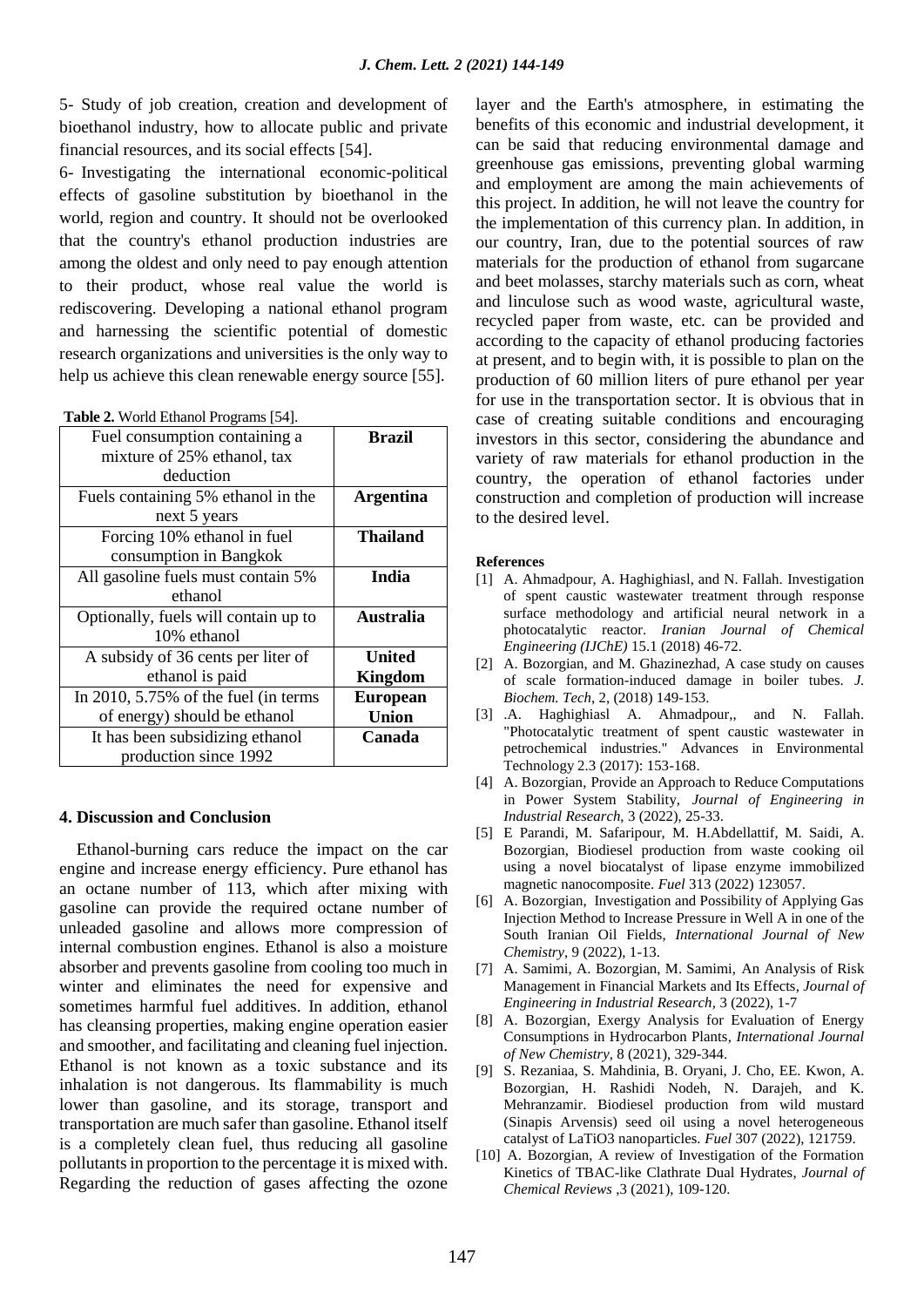- [11] A. Ahmadpour, A. Bozorgian, Manufacture of Modified Protective Coating Derived from Coal Industry, *Journal of Science and Technology Research*, 1 (2021), 28-39.
- [12] A. Bozorgian, Thermodynamic Modeling of Gaseous Hydrates, *Journal of Engineering in Industrial Research*, 2 (2021), 194-201.
- [13] A. Bozorgian, An Overview of Methane Gas Hydrate Formation, *Journal of Engineering in Industrial Research*, 2 (2021), 166-177.
- [14] A. Samimi, S. Zarinabadi, A. Bozorgian, Optimization of Corrosion Information in Oil and Gas Wells Using Electrochemical Experiments, *International Journal of New Chemistry*, 8 (2021), 149-163.
- [15] A. Bozorgian, Investigation of Clathrite-Like Hydrates in the Gas Phase*, Journal of Engineering in Industrial Research,* 2 (2021), 90-94.
- [16] B. Raei, A. Bozorgian, Thermodynamic Modeling and Phase Prediction for Binary System Dinitrogen Monoxide and Propane, *Journal of Chemistry Letters*, 1 (2021), 143-148.
- [17] A. Bozorgian, Possibility of Using Gas Injection Method for Increasing Pressure in Well A: the Case of Oil Fields in Southern Iran, *Progress in Chemical and Biochemical Research*, 4 (2021), 207-219.
- [18] M. Bagheri Sadr, A. Bozorgian, An Overview of Gas Overflow in Gaseous Hydrates, *Journal of Chemical Reviews*, 3 (2021), 66-82.
- [19] A. Bozorgian, Investigation of Hydrate Formation Kinetics and Mechanism of Effect of Inhibitors on it, a Review, *Journal of Chemical Reviews*, 3 (2021), 50-65.
- [20] A. Bozorgian, Investigation of the effect of Zinc Oxide Nano-particles and Cationic Surfactants on Carbon Dioxide Storage capacity, *Advanced Journal of Chemistry, Section B: Natural Products and Medical Chemistry,* 3 (2021), 54-61.
- [21] N. Kayedi, A. Samimi, M. Asgari Bajgirani, A. Bozorgian, Enhanced oxidative desulfurization of model fuel: A comprehensive experimental study, *South African Journal of Chemical Engineering*, 35 (2021), 153-158.
- [22] A. Bozorgian, Investigation of the history of formation of gas hydrates, *Journal of Engineering in Industrial Research*, 1 (2020), 1-18.
- [23] A. Bozorgian, A. Samimi, A review of Kinetics of Hydrate Formation and the Mechanism of the Effect of the inhibitors on it, *International Journal of New Chemistry*, 8 (2020), 41-58.
- [24] A. Bozorgian, Z. Arab Aboosadi, A. Mohammadi, B. Honarvar, A. Azimi, Determination of CO2 gas hydrates surface tension in the presence of nonionic surfactants and TBAC, *Revue Roumaine de Chimie*, 65 (2020), 1061-1065.
- [25] M. Bagheri sadr, A. Bozorgian, Decomposition of Hydrates in the Pipeline, *International Journal of Advanced Studies in Humanities and Social Science,* 9 (2020), 252-261.
- [26] A. Bozorgian, Investigating the Unknown Abilities of Natural Gas Hydrates, *International Journal of Advanced Studies in Humanities and Social Science,* 9 (2020), 241-251.
- [27] A. Bozorgian, Effect of Additives on Hydrate Formation, *International Journal of Advanced Studies in Humanities and Social Science,* 9 (2020), 229-240.
- [28] A. Bozorgian, Investigation of Well Equipment in the Oil Industry, *International Journal of Advanced Studies in Humanities and Social Science,* 9 (2020), 205-218.
- [29] A. Bozorgian, Z. Arab Aboosadi, A. Mohammadi, B. Honarvar, A. Azimi, Statistical Analysis of the Effects of Aluminum Oxide (Al2O3) Nanoparticle, TBAC and APG on

Storage Capacity of CO2 Hydrate Formation, *Iranian Journal of Chemistry and Chemical Engineering,*(2020).

- [30] A. Bozorgian, Methods of Predicting Hydrates Formation*, Advanced Journal of Science and Engineering*, 1 (2020), 34-39.
- [31] A. Bozorgian, Z. Arab Aboosadi, A. Mohammadi, B. Honarvar, A. Azimi, Optimization of determination of CO2 gas hydrates surface tension in the presence of non-ionic surfactants and TBAC, *Eurasian Chemical Communications*,2 (2020), 420-426.
- [32] S.E. Mousavi, A. Bozorgian, Investigation the Kinetics of CO2 Hydrate Formation in the Water System+ CTAB+ TBAF+ ZnO, *International Journal of New Chemistry*,7 (2020), 195-219.
- [33] A. Bozorgian, S. Zarinabadi, A. Samimi, Optimization of Well Production by Designing a Core pipe in one of the Southwest oil Wells of Iran, *Journal of Chemical Reviews*, 2 (2020), 122-129
- [34] A. Bozorgian, Z. Arab Aboosadi, A. Mohammadi, B. Honarvar, A. Azimi, Evaluation of the effect of nonionic surfactants and TBAC on surface tension of CO2 gas hydrate, *Journal of Chemical and Petroleum Engineering*,54 (2020),73-81.
- [35] A. Bozorgian, Investigation of Hydrate Formation Phenomenon and Hydrate Inhibitors, *Journal of Engineering in Industrial Research*, 1 (2020), 99-110.
- [36] A. Bozorgian, Investigation of Predictive Methods of Gas Hydrate Formation in Natural Gas Transmission Pipelines, *Advanced Journal of Chemistry, Section B*, 2 (2020), 91-101.
- [37] A. Bozorgian, Analysis and simulating recuperator impact on the thermodynamic performance of the combined waterammonia cycle, *Progress in Chemical and Biochemical Research*, 3 (2020), 169-179 .
- [38] A. Bozorgian, Study of the Effect Operational Parameters on the Supercritical Extraction Efficient Related to Sunflower Oil Seeds*, Chemical Review and Letters*, 3 (2020), 94-97.
- [39] A. Bozorgian, Investigation and Comparison of Experimental Data of Ethylene Dichloride Adsorption by Bagasse with Adsorption Isotherm Models, *Chemical Review and Letters*, 3 (2020), 79-85 .
- [40] A. Bozorgian, S. Zarinabadi, A. Samimi, Preparation of Xanthan Magnetic Biocompatible Nano-Composite for Removal of Ni^2+ from Aqueous Solution, *Chemical Methodologies, 4* (2020), 477-493.
- [41] A. Bozorgian, Z. Arab Aboosadi, A. Mohammadi, B. Honarvar, A. Azimi, Prediction of Gas Hydrate Formation in Industries, *Progress in Chemical and Biochemical Research*,3 (2020), 31-38
- [42] J. Mashhadizadeh, A. Bozorgian, A. Azimi, Investigation of the kinetics of formation of Clatrit-like dual hydrates TBAC in the presence of CTAB, *Eurasian Chemical Communication*, 2 (2020), 536-547.
- [43] A. Samimi, K. Kavosi, S. Zarinabadi, A. Bozorgian, Optimization of the Gasoline Production Plant in order to Increase Feed, *Progress in Chemical and Biochemical Research* ,3 (2020), 7-19.
- [44] M.E. Bidhendi, Z. Asadi, A. Bozorgian, A. Shahhoseini, M.A. Gabris, New Magnetic Co3O4/Fe3O4 Doped Polyaniline Nanocomposite for the Effective and Rapid Removal of Nitrate Ions from Ground Water Samples, *Environmental Progress & Sustainable Energy*, (2020).